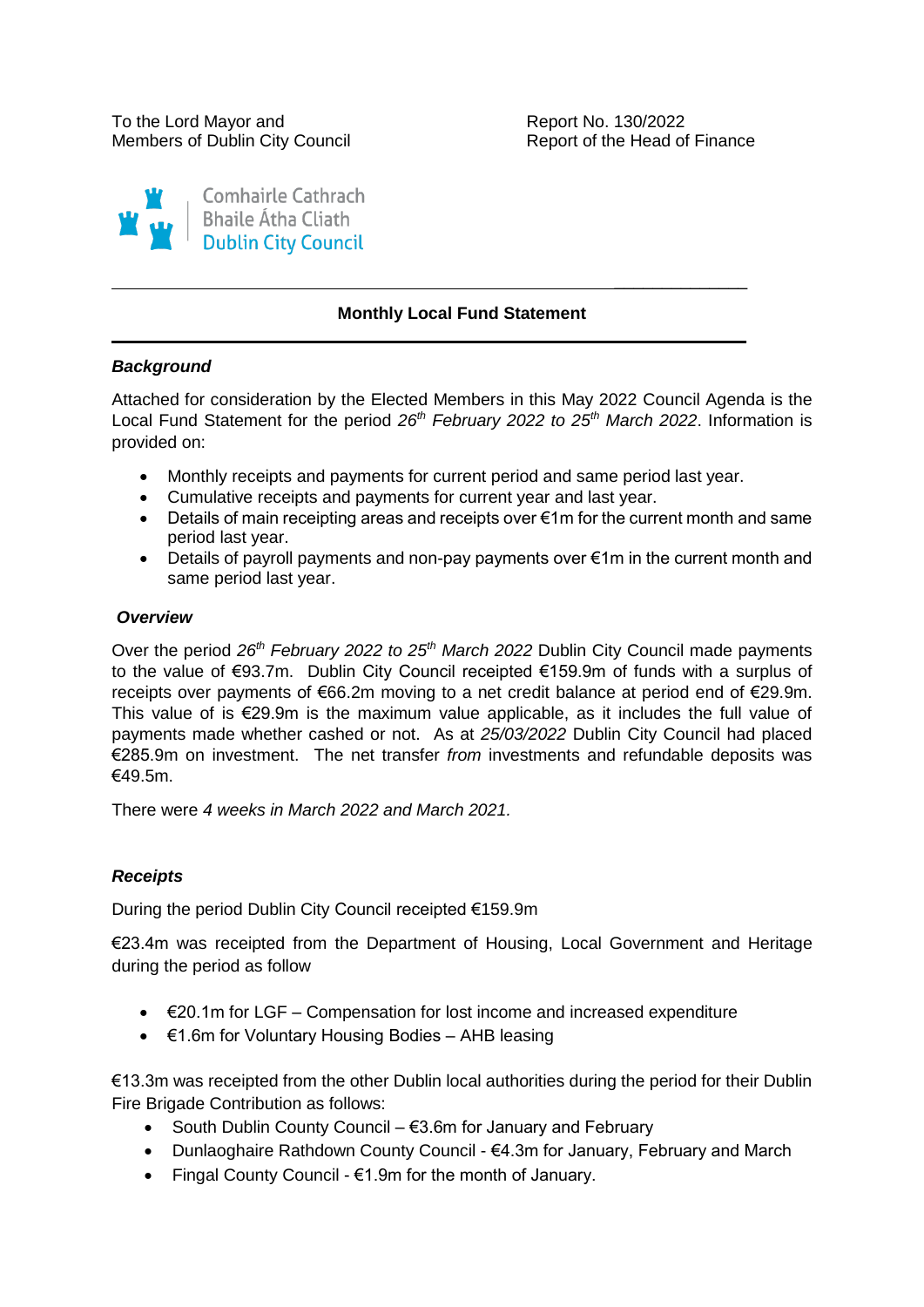€2.2m was receipted from Dun Laoghaire Rathdown for Homeless Policy Contribution 2022 Q1-4.

€5m was receipted for Development Levies, including €1.6m for Ballymore Eight Lock Ltd re Ratoath Road and Hamilton View, Pelletstown and €1m for Grangegorman Development Agency.

€2.7m was receipted for Parking Meter Fees which included credit card values for January and February in 2022 while February in 2021.

€3m was receipted from Irish Water with €2.4m for Payroll, CMC Pension and CMC costs for February 2022.

€1.6m was receipted from the HSE, €1.5m for Ambulance Service Account

# *Payments*

During the period Dublin City Council made payments to the value of €93.7m.

€7.6m was paid to Contractors as follows:

- €1.1m to Lisaderg Construction Limited for general repairs and maintenance at St Dominics halting Site Coolock and Tara Lawns Local Authority Housing.
- €1.2m to Lavelle Partnership LLP re PMVT for CAS acquisition of 504 North Circular Road to provide 6 bedsits for persons exiting homelessness.
- Payments to Homeless Voluntary Bodies as follows:
	- €3.1m to Peter McVerry Trust for Q1 and Q2 funding
	- €2.1m to DePaul Trust Ireland for Q1 funding

€1.8m was paid to Fingal County Council for the allocation of Dublin Waste to Energy Covanta Dividend 2020

€2m was paid to Revenue Commissioners, €1.6m was paid in Property Tax.

**Kathy Quinn<br>Head of Finance** 

**Head of Finance 26th April 2022**